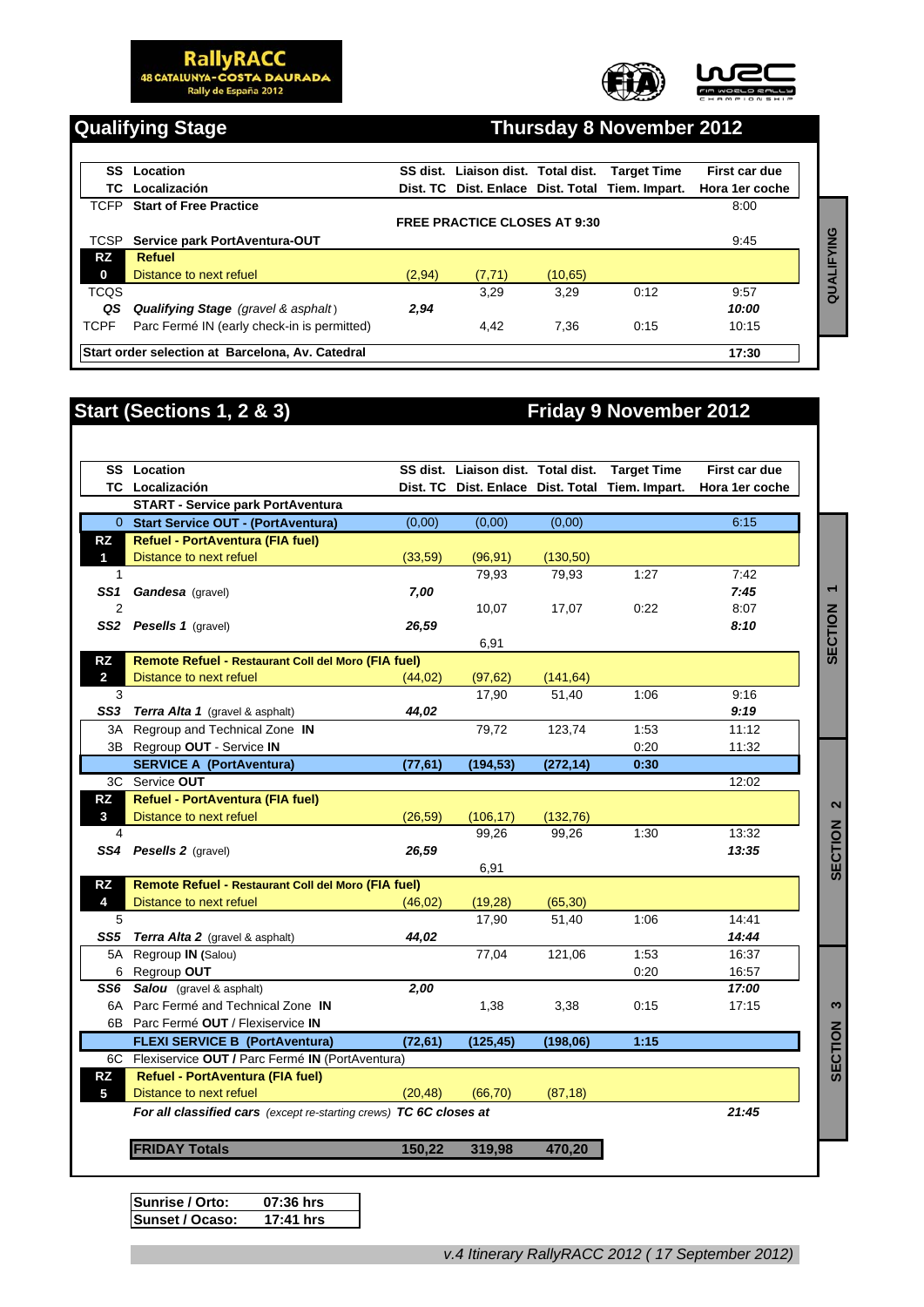





# **Start (Sections 4 & 5) Saturday 10 November 2012**

|                | <b>SS</b> Location                                                  |          |           |           | SS dist. Liaison dist. Total dist. Target Time  | First car due  |
|----------------|---------------------------------------------------------------------|----------|-----------|-----------|-------------------------------------------------|----------------|
|                | TC Localización                                                     |          |           |           | Dist. TC Dist. Enlace Dist. Total Tiem. Impart. | Hora 1er coche |
|                | <b>START - Service park PortAventura</b>                            |          |           |           |                                                 |                |
|                | 6D Parc Fermé OUT - Service IN                                      |          |           |           |                                                 | 7:00           |
|                | <b>SERVICE C (PortAventura)</b>                                     |          |           |           | 0:15                                            |                |
|                | 6E Service OUT                                                      |          |           |           |                                                 | 7:15           |
| $\overline{7}$ |                                                                     |          | 34,67     | 34,67     | 0:42                                            | 7:57           |
|                | SS7 La Mussara 1 (asphalt)                                          | 20,48    |           |           |                                                 | 8:00           |
|                |                                                                     |          | 32,03     |           |                                                 |                |
| RZ             | <b>Remote Refuel - Falset (FIA fuel)</b>                            |          |           |           |                                                 |                |
| 6              | Distance to next refuel                                             | (60, 17) | (49, 31)  | (109, 48) |                                                 |                |
| 8              |                                                                     |          | 11,42     | 63,93     | 1:12                                            | 9:12           |
|                | SS8 El Priorat 1 (asphalt)                                          | 45,97    |           |           |                                                 | 9:15           |
| 9              |                                                                     |          | 23,84     | 69,81     | 1:08                                            | 10:23          |
|                | SS9 Riba-roja d'Ebre 1 (asphalt)                                    | 14,20    |           |           |                                                 | 10:26          |
|                |                                                                     |          | 14,05     |           |                                                 |                |
| <b>RZ</b>      | Remote Refuel - Vilalba dels Arcs (FIA fuel)                        |          |           |           |                                                 |                |
| $\overline{7}$ | Distance to next refuel                                             | (20, 48) | (150, 51) | (170, 99) |                                                 |                |
|                | 9A Regroup and Technical Zone IN                                    |          | 83,81     | 112,06    | 1:50                                            | 12:16          |
|                | 9B Regroup OUT - Service IN                                         |          |           |           | 0:20                                            | 12:36          |
|                | <b>SERVICE D (PortAventura)</b>                                     | (80, 65) | (199, 82) | (280, 47) | 0:30                                            |                |
|                | 9C Service OUT                                                      |          |           |           |                                                 | 13:06          |
| 10             |                                                                     |          | 34,67     | 34,67     | 0:42                                            | 13:48          |
|                | SS10 La Mussara 2 (asphalt)                                         | 20,48    |           |           |                                                 | 13:51          |
|                |                                                                     |          | 32,03     |           |                                                 |                |
| RZ             | <b>Remote Refuel - Falset (FIA fuel)</b>                            |          |           |           |                                                 |                |
| 8              | Distance to next refuel                                             | (60, 17) | (49, 31)  | (109, 48) |                                                 |                |
| 11             |                                                                     |          | 11.42     | 63,93     | 1:12                                            | 15:03          |
| SS11           | <b>El Priorat 2</b> (asphalt)                                       | 45,97    |           |           |                                                 | 15:06          |
| 12             |                                                                     |          | 23,84     | 69,81     | 1:08                                            | 16:14          |
|                | SS12 Riba-roja d'Ebre 2 (asphalt)                                   | 14,20    |           |           |                                                 | 16:17          |
|                |                                                                     |          | 14,05     |           |                                                 |                |
| <b>RZ</b>      | Remote Refuel - Vilalba dels Arcs (FIA fuel)                        |          |           |           |                                                 |                |
| 9              | Distance to next refuel                                             |          | (85, 63)  | (85, 63)  |                                                 |                |
|                | PC PODIUM SALOU                                                     |          | 83,58     |           |                                                 |                |
|                | 12A Parc Fermé and Technical Zone IN                                |          | 2,05      | 113,88    | 1:55                                            | 18:12          |
|                | 12B Parc Fermé OUT / Flexiservice IN                                |          |           |           |                                                 |                |
|                | <b>FLEXI SERVICE E (PortAventura)</b>                               | (80, 65) | (201, 64) | (282, 29) | 0:45                                            |                |
|                | 12C Flexiservice OUT / Parc Fermé IN (PortAventura)                 |          |           |           |                                                 |                |
|                | For all classified cars (except re-starting crews) TC 12C closes at |          |           |           |                                                 | 21:45          |
|                |                                                                     |          |           |           |                                                 |                |
|                |                                                                     |          |           |           |                                                 |                |
|                |                                                                     |          |           |           |                                                 |                |
|                | <b>SATURDAY Totals</b>                                              | 161,30   | 401,46    | 562,76    |                                                 |                |

**Sunrise / Orto: 07:37 hrs Sunset / Ocaso: 17:40 hrs**

| <b>WRC Academy itinerary - end of Rally</b> |                                                             |          |           |           |      |       |  |  |  |
|---------------------------------------------|-------------------------------------------------------------|----------|-----------|-----------|------|-------|--|--|--|
|                                             | All times refer to the 1st car                              |          |           |           |      |       |  |  |  |
|                                             | 12A Parc Fermé and Technical Zone IN                        |          | 2.05      | 113.88    | 1:55 | 18:12 |  |  |  |
| 12B.                                        | Parc Fermé OUT / Flexiservice IN                            |          |           |           | 0:03 |       |  |  |  |
|                                             | <b>SERVICE E (PortAventura)</b>                             | (80, 65) | (201, 64) | (282, 29) | 0:10 |       |  |  |  |
|                                             | 12C Service OUT / Parc Fermé IN (PortAventura)              |          |           |           |      | 18:25 |  |  |  |
|                                             | End of the competitive element of the rally for WRC Academy |          |           |           |      |       |  |  |  |

*v.4 Itinerary RallyRACC 2012 ( 17 September 2012)*